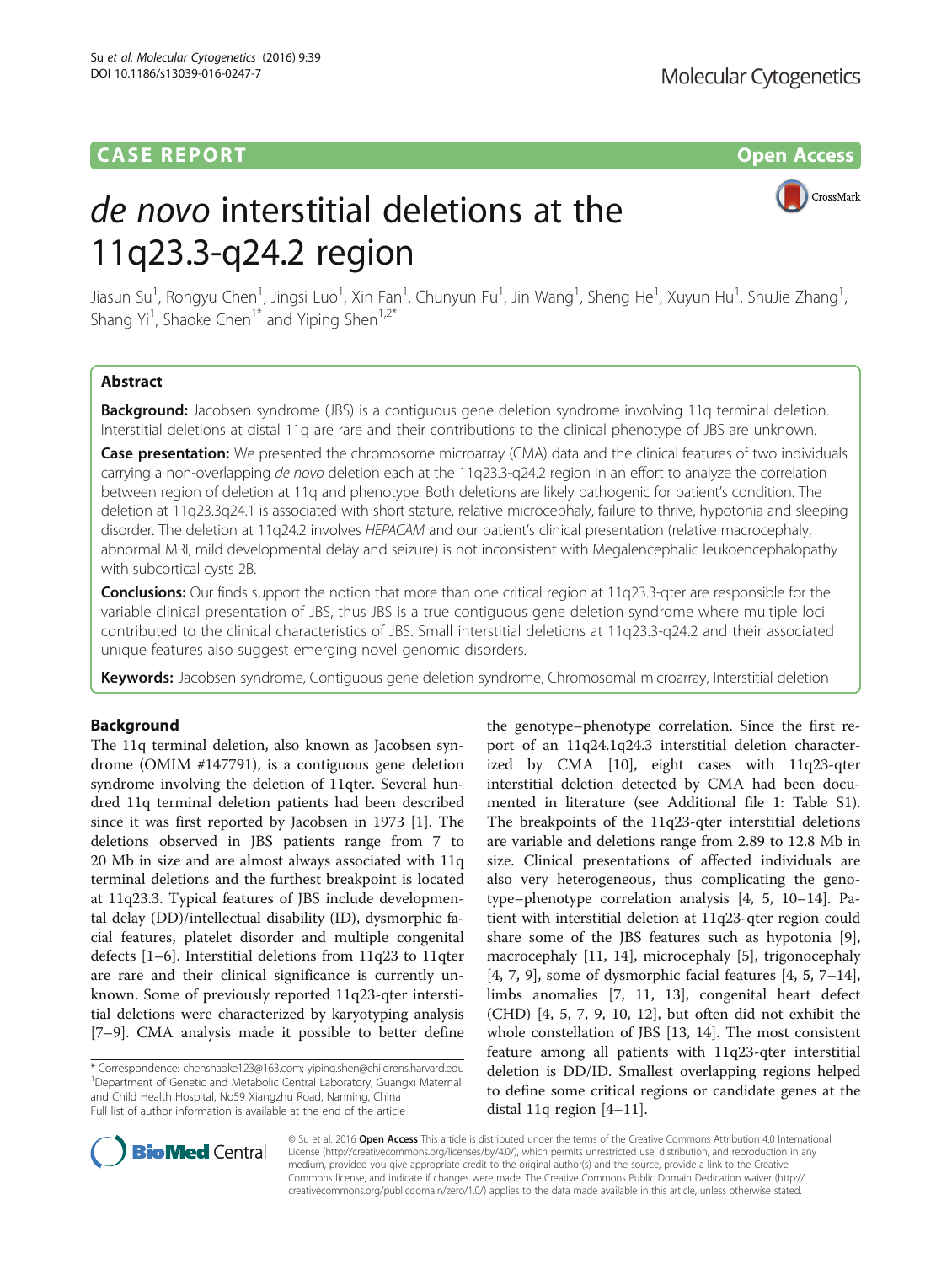Here, we reported two individuals carrying nonoverlapping interstitial deletions at 11q23.3-q24.2 region with different degrees of DD/ID and some dysmorphic features in an effort to further define genotype–phenotype correlation.

## Case presentation

#### Patient 1

Patient 1 (P1) was a 5-year-old girl born to a 29-year-old woman at 41 weeks of gestational age. Pregnancy and delivery were uneventful. Her birth weight was 2.8 kg  $({\sim}15^{th}$  percentile) and birth length around 48.2 cm  $(-15<sup>th</sup>$  percentile). She had an apparently healthy twin brother and sister. At around 5–6 months of age she was noticed to have global delay including unable to roll over, delayed crawling, sitting and standing. She was at a 5-month developmental level at the age of one. She had a history of failure to thrive and hypotonia. She came to Genetics Clinic due to dysmorphic features and global developmental delay. At 5-years of age, her height was 101 cm (−2.11 SD), weight 14 kg (−2.58 SD) and head circumference 48.3 cm (7th percentile). She had overlapping toes, dysmorphic features including mild hypertelorism (inner canthal distance 27 mm, +1SD), prominent forehead, flat facial profile, broad nose, smooth philtrum with thin upper lip, upslanting palpebral fissures with epicanthal folds. Her brain MRI was normal. No other defect was noticed.

She had a history of sleeping disorder. Notably, her parents reported that she would vocalize around bedtime, often it is associated with body rocking and head banging. She would wake up and bang her head at midnight. She would sit Indian style on her bed and leaned forward until she banged her head on the mattress. This occurred in a fairly fast and rhythmic pattern. Often she would moan during such a movement and many times the moan escalated into very loud scream. She also had the rocking behavior during the daytime that she would move her back up against a hard surface and then rocked her lower back and buttocks on the floor. She was diagnosed as jactatio capitis nocturna and such behavior had improved but not resolved entirely.

### Patient 2

Patient 2 (P2) was a boy who came to hospital due to fever, mild developmental delay and seizure at the age of 10 months. He was a full term second child to a healthy parent who had a healthy 4-year-elder daughter. He was delivered via cesarean section without complication during pregnancy or delivery. His birth weight was 3.25 kg (25–50th percentile) and birth length was 50 cm (25– 50th percentile). He had no significant medical history prior to presentation. No family history of seizure, autism, mental retardation or other neurologic impairments. He

raised his head around 3–4 months of age, rolled over around 6–7 months of age, and pronounced first word at about 10 months of age. His developmental quotient (DQ) and the mental index (MI) suggested that he had mild development delay by the Denver Development Screening Test score  $(DQ = 51$  and  $MI = 63$ ). At the age of 10 months, his weight was 9.4 kg (30th percentile) and height 72.5 cm (25th percentile). He presented with a relative macrocephaly (circumference was 47.5 cm (+1.3SD)), mild hypertelorism, low nasal bridge, thin upper lip and strabismus. The magnetic resonance imaging (MRI) revealed the widening of the frontotemporal lobe, full bilateral ventricles and deep parietal sulci. He had normal electroencephalogram and electromyography. He was diagnosed with acute pharyngitis, secondary seizure, psychomotor retardation and mild development delay as well as cerebral hypogenesis.

#### Method

#### Chromosomal microarray (CMA) analyses

DNA sample was extracted from peripheral blood lymphocytes using standard protocol, microarray was performed using Agilent 244 K array for patient 1 and the illumina HumanSNP cyto-12 array for patient 2.

### Results

A 1.6 Mb deletion at the region of 11q23.3-q24.1 (chr11:120410050–122085906) (hg19) was detected in the genome of P1. A 0.76 Mb deletion at 11q24.2 (chr11:124635144–125390604) (hg19) was detected in the genome of P2 (Fig. [1](#page-2-0)). Parental CMA demonstrated that both deletions were de novo.

#### **Discussion**

Interstitial deletions on 11q are rare and the genotypephenotype study had been hindered by the small number of cases reported and a lack of sufficient details about patient's clinical phenotype. So far there are only 11 interstitial deletion cases at the 11q23.3-q25 region have been reported (Additional file [1:](#page-4-0) Table S1). Chromosome microarray data were available for eight of them. Guerin et al. reported a patient with a 2.899 Mb interstitial deletion at 11q24.2-q24.3, presented with trigonocephaly, hypertelorism and deep-set eyes [\[4](#page-4-0)]; Taoyun Ji et al. reported a patient with a 4.11 Mb interstitial deletion at 11q25, presented with severe DD, microcephaly and some facial dysmorphism [[5\]](#page-4-0); Tyson et al. described a patient with a 4.74 Mb deletion at 11q24.2q24.3, presented with macrocephaly, ID and abnormal MRI [\[11](#page-4-0)]; SO J et al. reported a woman with a 3.162 Mb interstitial deletion at 11q24.2-q24.3, presented with periventricular nodular heterotopia and transverse limb reduction defect [[13\]](#page-4-0); Yamamoto et al. identified a 20-month-old boy with a 5.3 Mb interstitial deletion at 11q23.3q24.2 and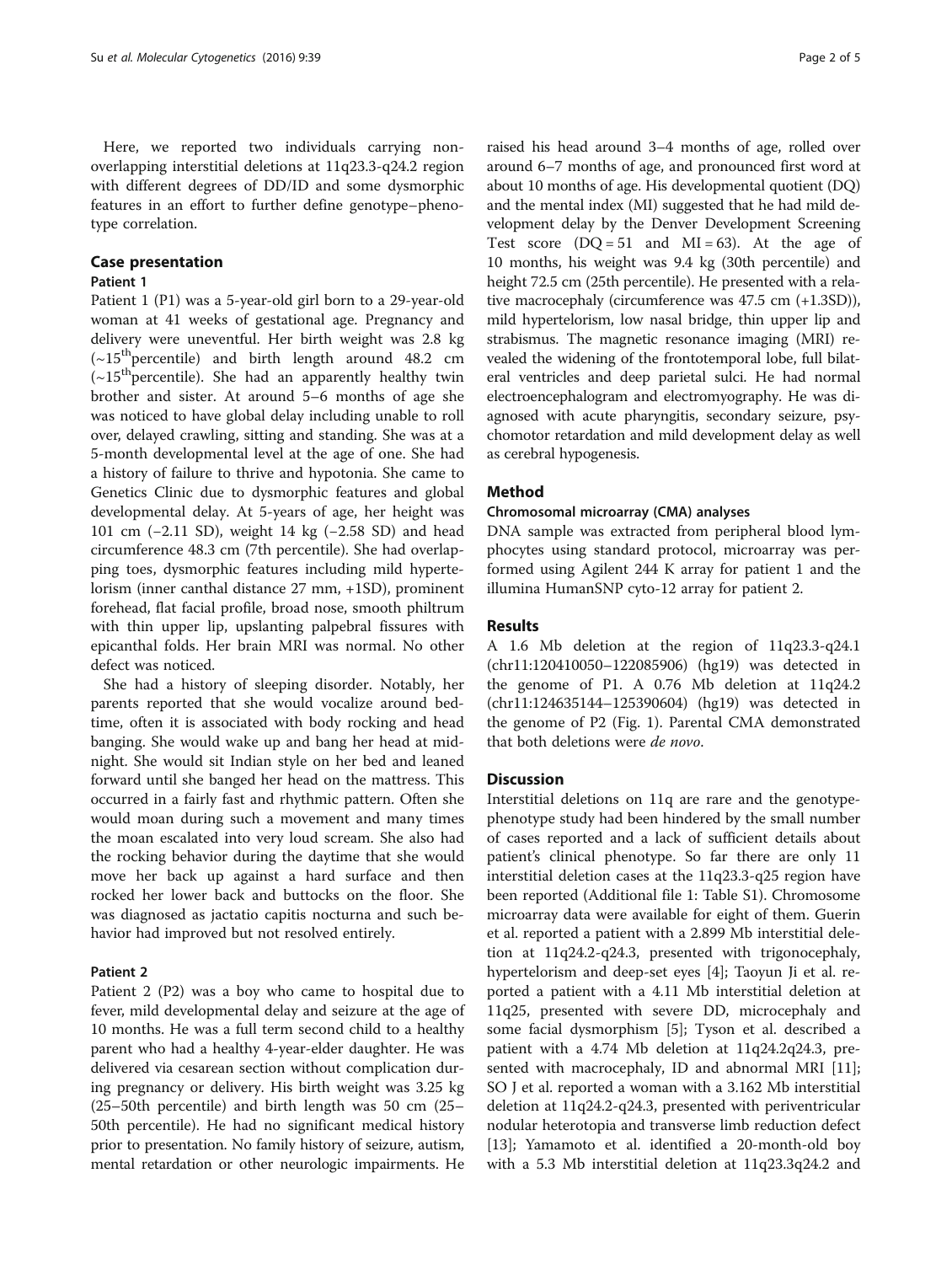hr11: 118894384.11-122611990.89 . 3.71



<span id="page-2-0"></span>

presented with white matter abnormalities, prenatal macrocephaly and mild developmental delay [[14](#page-4-0)]. Two patients reported here added to this list. P1 presented with short stature, DD/ID, relative microcephaly, sleeping disorder, some dysmorphic features and P2 exhibited mild DD/ID, relative macrocephaly, mild hypertelorism. A summary of the clinical features of the eight previously reported patients with 11q23-qter interstitial deletions and two present cases is listed in Table [1](#page-3-0). The prevalence of phenotype among these interstitial deletion patients can not be quantified for the small number, but the summarization collectively support the notion that Jacobsen syndrome is a contiguous gene deletion syndrome where multiple genes (regions) involved within the deletion region play roles to the syndromic phenotypes.

DD/ID is a consistent feature of JBS. It is also a common feature of patients with 11q interstitial deletions (Table [1](#page-3-0)). Taoyun Ji et al. proposed a critical region for DD/ID near the telomere defined by a 4.1 Mb deletion (case 3 in Fig. [2](#page-3-0)) [[5\]](#page-4-0). The deletion detected in our P2 is the smallest in size, it overlaps with deletions detected in case 1 [\[13](#page-4-0)] and 4 [[11](#page-4-0)]. All three cases had the clinical presentation of DD/ ID, based on this observation, we propose a novel DD/ID locus at 11q24.2 (chr11:124635144–125390604). Similarly, the deletion detected in our P1 may define another novel DD/ID locus at 11q23.3-q24.1 (chr11: 120410050– 122085906). Thus there are multiple loci on 11q that the

haploinsufficiency of each region is likely associated with DD/ID.

It is interesting to note that patient 1 exhibited the characteristic features of jactatio capitis nocturna, also known as rhythmic movement disorder (RMD). Most of RMD will spontaneously resolve by 4 years of age [\[15](#page-4-0)]. Our patient's condition had improved but not resolved entirely at age 5. The underlying cause of RMD is currently unknown, the deletion in P1 may provide a clue for investigating the molecular mechanism of RMD. 13 RefSeq genes including 10 OMIM genes (GRIK4, LRRC35, TECTA, SC5DL, SORL1, MIR100HG, MIR125B1, BLID, MIRLET7A2 and MIR100) are involved in the deletion. But it is unclear which gene or genes are likely responsible for the sleeping disorder. GRIK4 (OMIM #600282) encodes a protein that belongs to the glutamate-gated ionic channel family. Glutamate functions as the major excitatory neurotransmitter in the central nervous system through activation of ligand-gated ion channels and G protein-coupled membrane receptors. Takenouchi T et al. and Pickard BS et al. suggested that the haploinsufficiency of GRIK4 was related to DD, mental retardation, schizophrenia and bipolar disorder [\[16](#page-4-0), [17](#page-4-0)]. The developmental delay present in our patient may be explained by the GRIK4 deletion.

The deletion interval in P2 encompassed 6 OMIM genes (ROBO3, ROBO4, HEPACAM, HEPN1, PKNOX2 and *FEZ1*). Sequence variants in *HEPACAM* (OMIM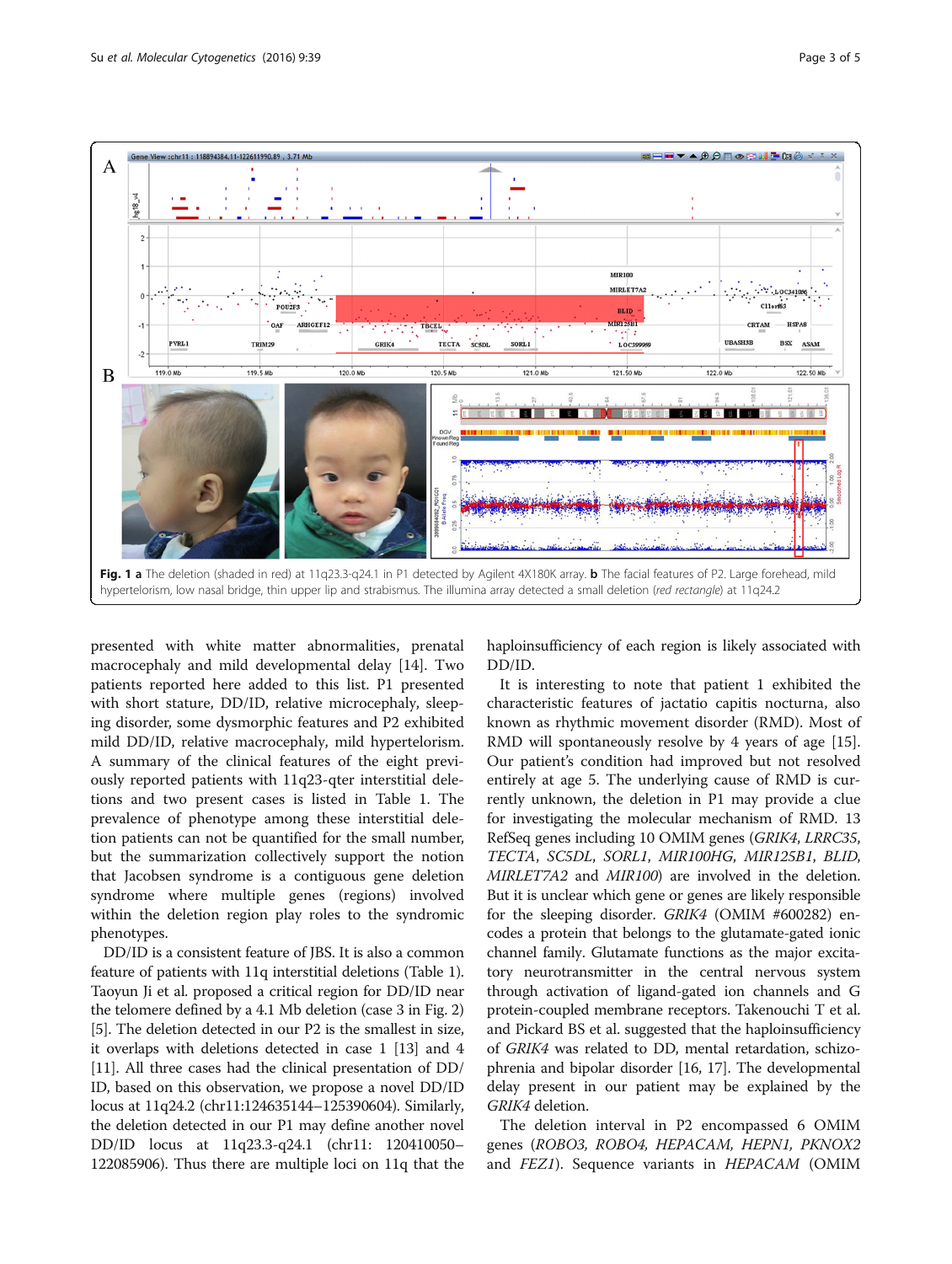| Clinical Findings                           | Previously cases             | P1                     | P <sub>2</sub>           |
|---------------------------------------------|------------------------------|------------------------|--------------------------|
| Number                                      | 8                            |                        |                          |
| Region                                      | 11q23-q25                    | 11q23.3q24.            | 11q24.2                  |
| Deletion size (Mb)                          | $2.89 - 12.8$                | 1.6                    | 0.76                     |
| Gender                                      | 3 m/5f                       |                        | m                        |
| Age                                         | Ranges from newborn to adult | 4 years                | 10 months                |
| Birth weight                                | Low-normal                   | $~\sim$ 15thpercentile | 25-50th percentile       |
| Hypotonia                                   |                              | $^{+}$                 |                          |
| Macrocephaly                                | 2                            |                        | relative macrocephaly    |
| Microcephaly                                | 2                            | relative microcephaly  | $\overline{\phantom{a}}$ |
| Trigonocephaly                              |                              |                        |                          |
| Prominent forehead                          |                              | $+$                    |                          |
| Hypertelorism                               | 2                            | mild                   | mild                     |
| Palpebral fissure anomalies                 | 4                            | $^{+}$                 |                          |
| Ear anomalies                               | $\overline{4}$               |                        |                          |
| Nasal anomalies                             | 3                            | $^{+}$                 | $^{+}$                   |
| Mouth anomalies                             | 3                            | $+$                    | $^{+}$                   |
| Limb anomalies                              | 2                            | $+$                    |                          |
| Cardiovascular anomalies                    | $\overline{4}$               |                        |                          |
| Hematological anomalies                     | 3                            |                        |                          |
| Developmental delay/intellectual disability | 6                            | $^{+}$                 | $^{+}$                   |
| Social interaction difficulties             | 2                            |                        | <b>NA</b>                |

<span id="page-3-0"></span>Table 1 Summary of clinical features of the eight patients with 11q23-qter interstitial deletions and our present cases

Clinical findings: +, present; −, absent, f female, m male, NA not applicable

#611642) have been shown to cause Megalencephalic leukoencephalopathy with subcortical cysts 2A (an autosomal recessive form MLC2A, OMIM #613925) and 2B (an autosomal dominant form MLC2B, OMIM #613926), both of which are characterized with macrocephaly, abnormal MRI and variable degree of intellectual disability [[18](#page-4-0)–[20\]](#page-4-0). The clinical presentation of the autosomal form is milder, some features improve with age. Recently haploinsufficiency of HEPACAM was considered as a cause of two patients with heterozygous deletion at 11q23.3q24.2 interstitial deletion 11q24 and clinical features of MLC [[14](#page-4-0)]. P2 was presented with relative macrocephaly, abnormal MRI mild developmental delay and seizure, which is not inconsistent with MLC2B. The much smaller deletion detected in P2 overlap with the interstitial deletion in patient 2 of Yamamoto's report. The smallest overlapping region between this two cases can exclude the involvement of FEZ1 (OMIM #604825) gene which plays a role in axonal outgrowth and has been proposed as a candidate gene for abnormal MRI by Tyson et al. [[11](#page-4-0)].